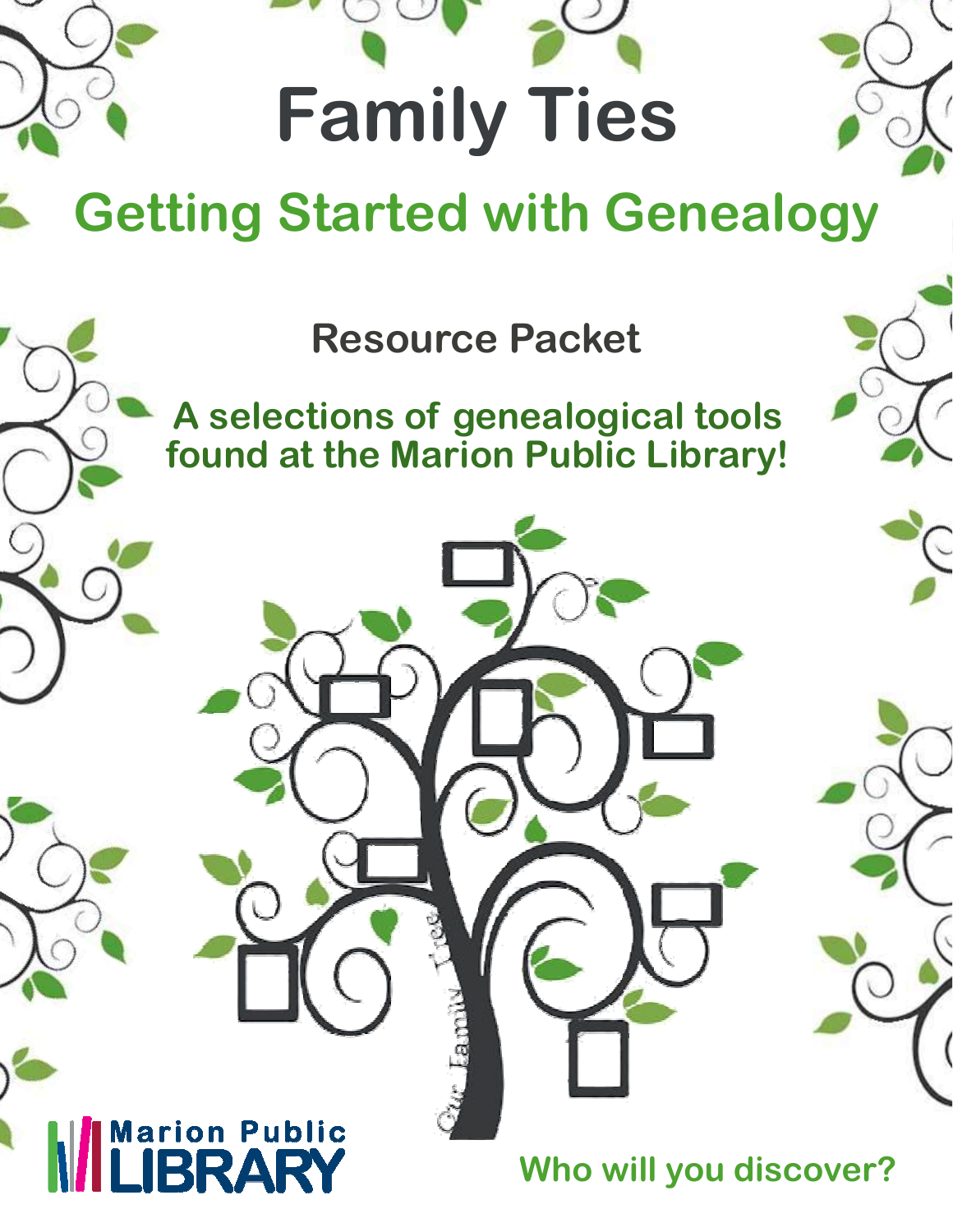

## **Local History Room**

**Below is a list of select resources that can be found in the Local History Room of the Marion Public Library. Due to the fact that genealogical research can require vast and varied resources depending on the activities of any given individual, listed here are only a handful of the available resources that tend to apply to most individuals.** 

### **Obituary Files 1985-2009**

**The Obituary Files contain clippings of obituaries published in local newspapers from Marion County Ohio. The clippings have been pasted onto index-cards with the name of the decedent, their date of death, and the date their obituary appeared in the newspaper. The cards are organized alphabetically by surname. Format: Paper** 

### **Newspaper Clipping Files 1966-2009**

**The Newspaper Clipping Files contain articles clipped from local Marion County newspapers on a wide range of subjects and events, as well as biographies of some Marionites. The articles are organized by article topic. Topic include: accidents, biographies, local businesses, Marion history, public health, and more! Format: Paper & Microfilm** 

### **Yearbooks**

**A collection of yearbooks from local Marion, Ohio high schools and preparatory schools that feature professional portraits of students, staff, and faculty. The yearbooks are organized by school and chronologically by year. The bulk of yearbooks range fall between the 1940s through the 1960s, though some schools have earlier and later issues such as the Marion Harding High School Quiver 1912-2017. Additionally, there are some gaps in issue ranges such as La Rue High School 1923, 1927, 1955, 1957, 1959-1960. Format: Paper & Microfilm** 

## **Directories and Phonebooks 1915-2022**

**The directories list the names of Marion residents and business by address and type of business. These volumes are organized by the publisher (Polk, Dickman, Robinson, Yellowpages, etc) and chronologically by year. Format: Paper & Microfilm** 

### **Other Local Newspapers**

**A collection of local newspapers produced by communities throughout Marion County including, the Marion Star (October 08, 1878 through December 2019). The newspapers are organized by name and then chronologically by issue date. Format: Microfilm** 

### **Marion County Vital Records**

**A collection of vital county records recorded by the Marion County Probate Court and Health Department that serve as the official record of an individual's birth, marriage, and death. This collection contains Marriage Records (1824-1964), Birth Registers (1867- December 19, 1908), Birth Certificates (December 20, 1908-Present), Death Registers (1867-December 19, 1908) and Death Certificates (December 20, 1908-Present). Materials are organized by record type and then chronologically. Format: Microfilm**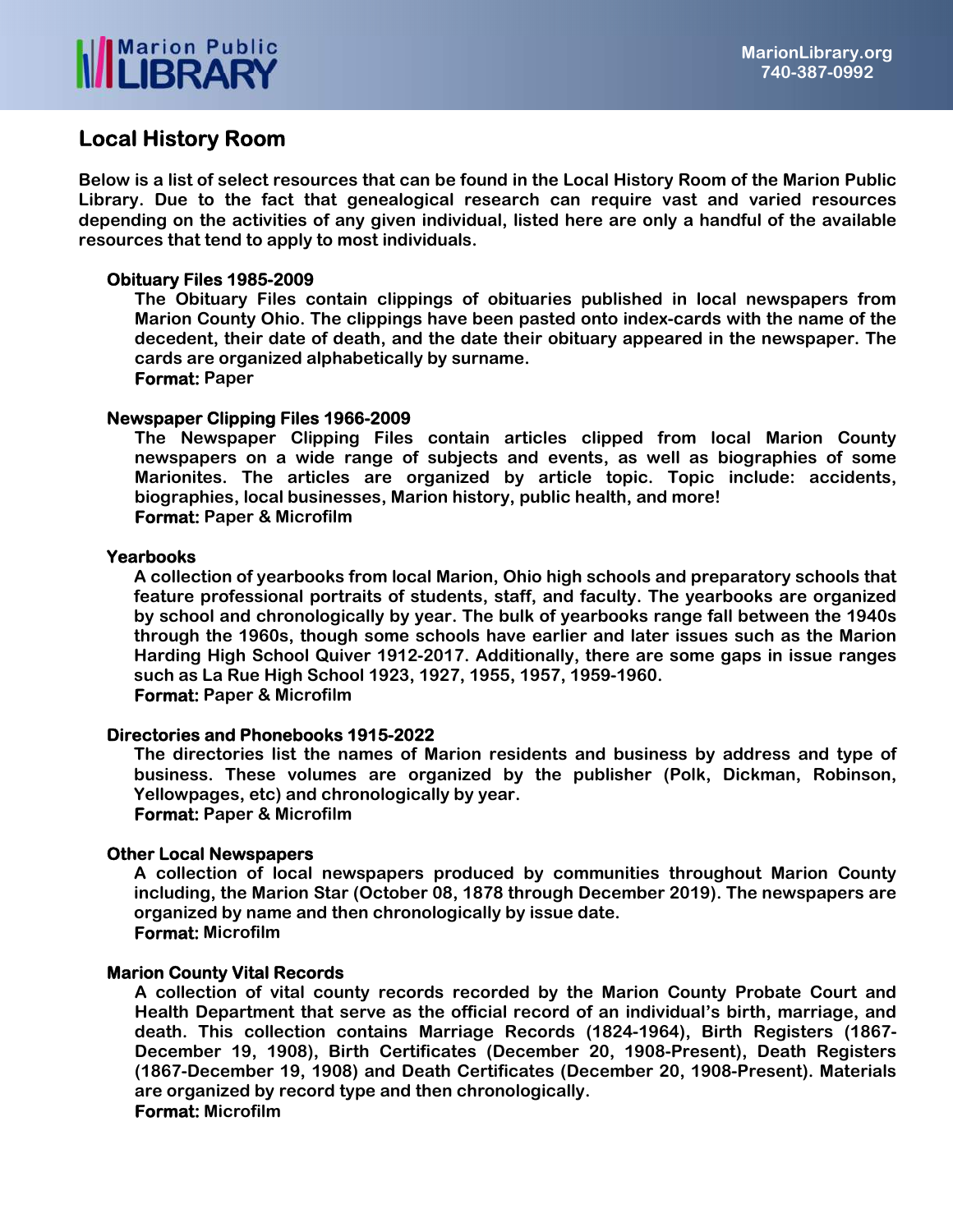# **Marion Public**<br>**II IRRARY**

# **Genealogy Databases**

**Below is a list of the databases available through the Marion Public Library website under the Find Information tab. While Ancestry Library Edition must be accessed within the Marion Public Library, the other available databases can be accessed from anywhere with your library card.** 

## **African American Heritage**



**This groundbreaking digital resource focuses on African American family history research. It not only brings together records critical to African American family research, but also connects to a community of research experts, whose mentoring and assistance can frequently be the difference between research success and futility.** 

## **Ancestry Library Edition**



**[In Library Use Only] One of the largest collections of genealogical records online. Contains vital records including U.S. Census, birth, death, marriage, and more. You must be in the library to access this database.** 

## **Fold3**



**Fold3 is a genealogy tool that provides convenient access to military records, including the stories, photos, and personal documents of the men and women who served.** 

## **HeritageQuest**



**HeritageQuest Online is designed for genealogy and family history research. It includes over 25,000 books, the entire U.S. Census, and other expanding collections, making it one of the largest collections of genealogy materials in the country.**